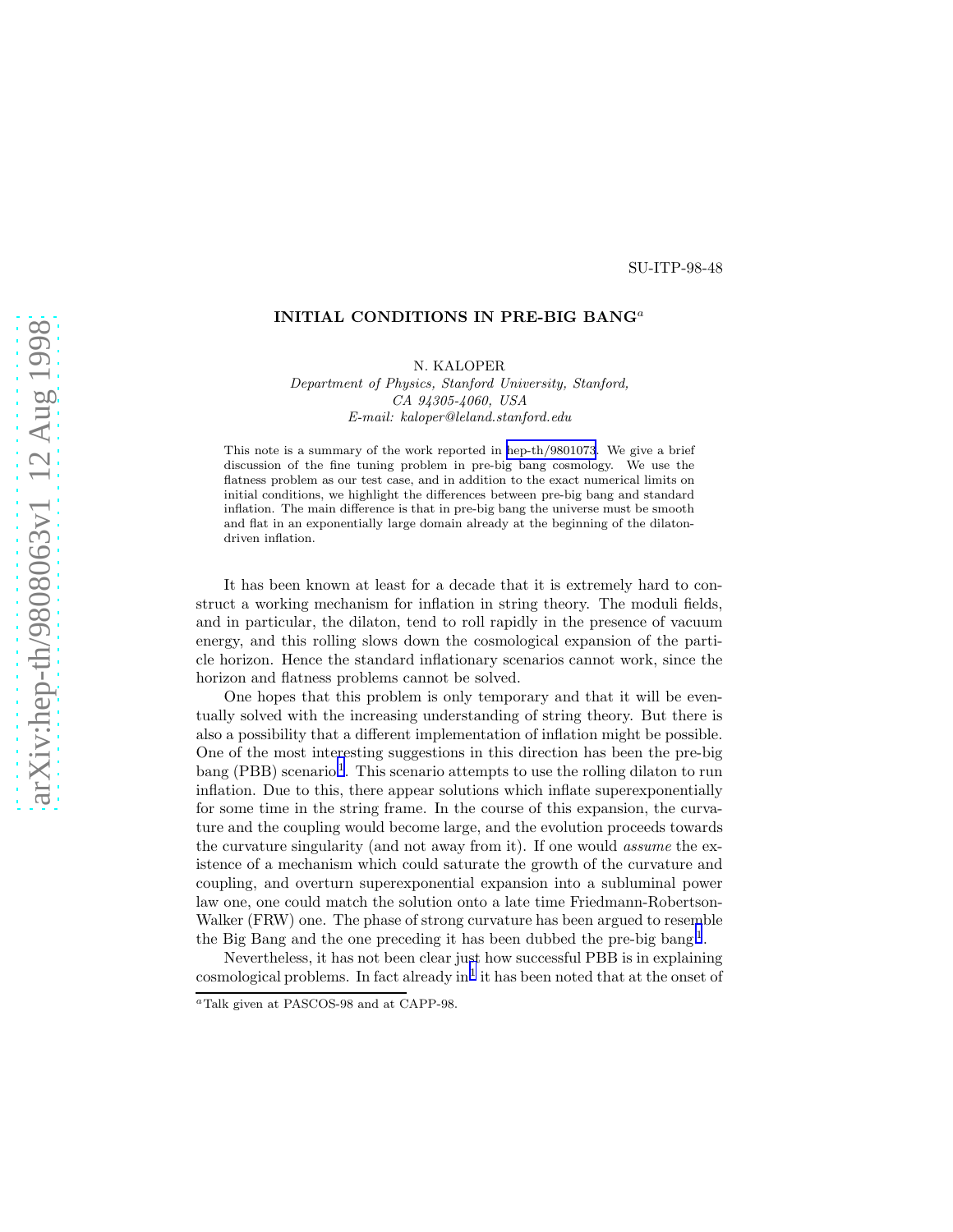<span id="page-1-0"></span>the dilaton-dominated inflating phase, the size of the homogeneous domain had to be large in string units,  $L_H >> l_s$ , and the string coupling had to be small,  $g^2$  < 1, but this has not been considered a real problem. More recently, this has been revisited in<sup>[2](#page-4-0)</sup>, where it has been argued that in a universe which was not always dilaton-dominated, the requirements for sufficient inflation would require fine tuning of initial conditions. The main point of  $2$  was that the presence of matter other than the dilaton could delay the onset of inflation and hence infringe on the efficiency of the scenario. Counterarguments have been given in <sup>[3](#page-4-0),[4](#page-4-0),[5](#page-4-0)</sup>, where it has been claimed that there exist initial conditions for which this does not happen.

We have undertaken a comprehensive analysis of these issues in  $6$ , and have found a precise quantitative formulation of the fine tuning problem in PBB. Our results show that if PBB is to solve the horizon and flatness problems, at the onset of the dilaton domination, the horizon size of the inflating domain must be  $L_H \geq 10^{19}l_p$ . Simultaneously, the string coupling must satisfy 0 <  $g^2 \leq 10^{-53}$ . Perhaps the clearest way to see the severity of these constraints is to consider the kinetic energy of the dilaton at the onset of inflation. In terms of the integral of motion  $B = -\dot{\Phi}a^3$ , to be defined precisely below, this requires  $B \ge 10^{38} g^{-2} \ge 10^{91}$ . These numbers are just a reformulation, and not a solution, of the cosmological problems. The task of PBB must be to explain the presence of these numbers.

Let us now give a brief derivation of these constraints. The classical dynamics of PBB is defined by the action

$$
S = \int d^4x \sqrt{g} \frac{e^{-\sigma}}{l_s^2} \left(\frac{1}{2}R + \frac{1}{2}(\nabla\sigma)^2 + \mathcal{L}_m(\mathcal{Y}, g_{\mu\nu}, \sigma)\right) \tag{1}
$$

where  $g_{\mu\nu}$  and  $\sigma$  are the string-frame metric and the dilaton, and Y stands for all other matter degrees of freedom. This action gives a valid description of the dynamics only up to the regions where  $\exp(-\sigma) \sim 1$  and/or  $R \sim 1/l_s^2$ , where higher order corrections in coupling and curvature are expected to be important, invalidating the truncation of the theory that led to (1). In an FRW background

$$
ds^{2} = -dt^{2} + a^{2}(t)\left(\frac{dr^{2}}{1 - kr^{2}} + r^{2}d\Omega\right)
$$
 (2)

one can write the equations of motion coming from (1) as follows:

$$
\ddot{\sigma} + 3H\dot{\sigma} - \dot{\sigma}^2 = l_s^2 e^{\sigma} (3p - \rho) \qquad \dot{H} = H\dot{\sigma} - 3H^2 - 2\frac{k}{a^2} + l_s^2 p e^{\sigma}
$$

$$
\dot{\rho} + 3H(\rho + p) = 0 \qquad \dot{\sigma}^2 + 6H^2 - 6H\dot{\sigma} + 6\frac{k}{a^2} - 2l_s^2 e^{\sigma} \rho = 0 \qquad (3)
$$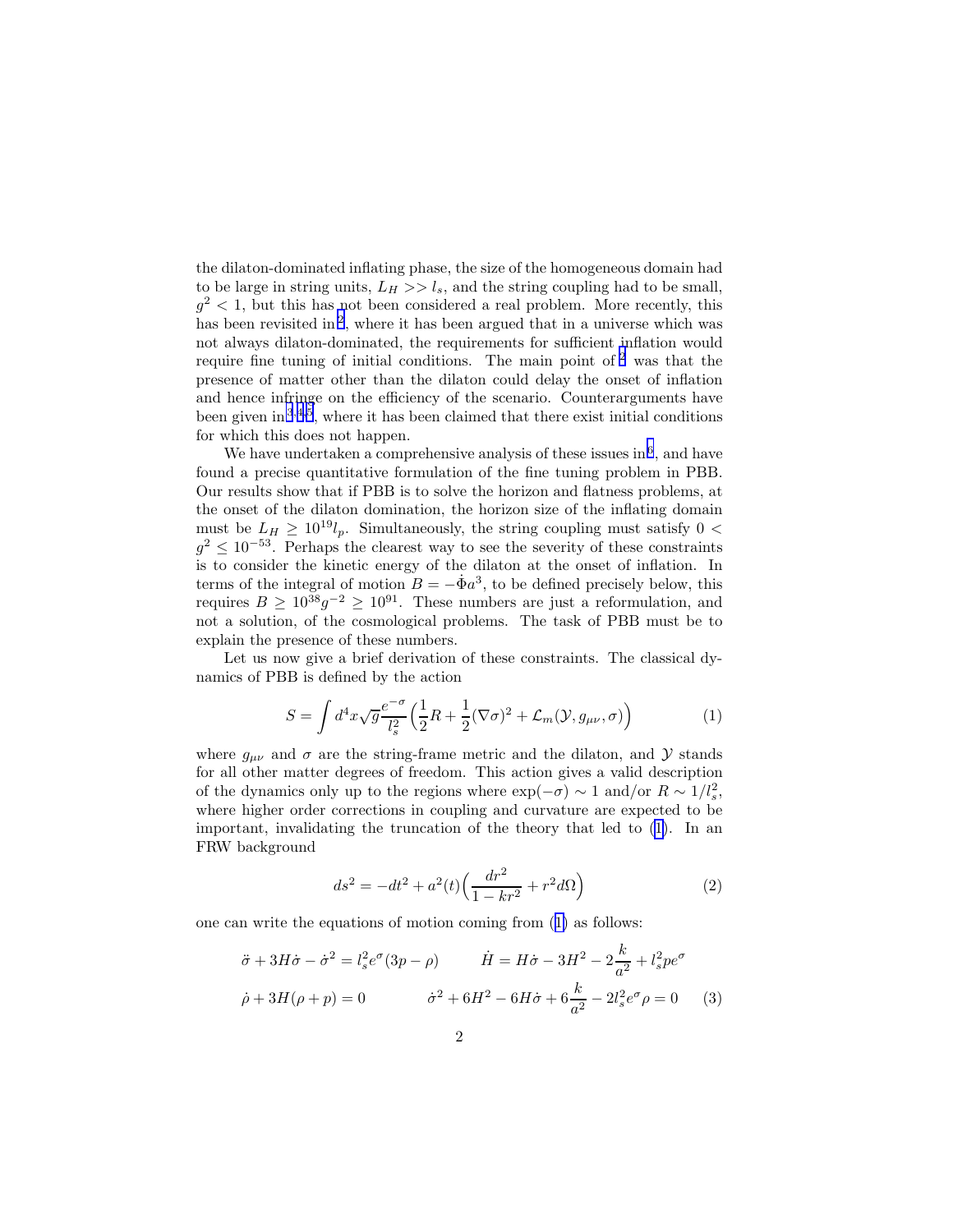If one ignores the influence of the curvature and the matter stress-energy, one can find two classes of expanding solutions, which are accelerating for  $t < 0$ and decelerating for  $t > 0$ , and are separated by a curvature singularity at  $t = 0$ . Strictly speaking, the solutions are valid for only for times  $|t| > l_s$ . For  $|t| \leq l_s$  $|t| \leq l_s$  $|t| \leq l_s$ , the corrections are large and so the action ([1\)](#page-1-0) does not apply. In PBB, one assumes the existence of some corrections-driven graceful exit mechanism which avoids the singularity, and further assumes that for  $t \geq l_s \sim l_p$  the string coupling is roughly a constant of  $O(1)$ . The period of inflation can take place between the moment of the onset of dilaton domination, defined roughly by  $\dot{\sigma}^2 \sim 6k/a^2$ , and at most the end of the string phase. During this time, the evolution mostly obeys the superexponential law. If we define  $\Phi = \exp(-\sigma)/l_s^2$ , we can write

$$
a_{+} = |t_{0}| \left| \frac{t}{t_{0}} \right|^{1/\sqrt{3}} \qquad \Phi = \frac{1}{l_{p}(0)^{2}} \left| \frac{t}{t_{0}} \right|^{1/\sqrt{3}+1} \tag{4}
$$

Here  $l_p(0) = 1/\sqrt{\Phi(t_0)}$  is the Planck length at the onset of inflation, as opposed to the Planck length  $l_p \sim l_s$  at the end.

We can now consider the flatness problem as our test case. Requiring that inflation solves the flatness problem means that the the time of the exit,  $|\Omega - 1| \leq 10^{-60}$ . Since in PBB the exit is roughly at the Planck time, we find that at this time  $a_f H_f \sim 10^{30}$ . On the other hand, if we compute the particle horizon during PBB, we find that  $L_f / a = \text{const} \sim O(1)$ . Also, by continuity  $H_f \sim 1/l_s$ , and hence to solve the flatness problem we must have  $L_f \geq 10^{30} l_s \sim e^{70} l_s$ . At the onset of inflation, by the equations of motion,  $L_i \sim a_i \sim H_i^{-1} \sim |t_i|$ . Using  $L_f/a_f = L_i/a_i$ , we obtain the constraint on  $L_i$ at the onset of inflation:  $L_i = a_i/a_f L_f \geq 10^{30} a_i/a_f$ , or equivalently

$$
\left(\frac{\Phi_i}{\Phi_f}\right)^{1/\sqrt{3}} = \left(\frac{|t_i|}{l_s}\right)^{1+1/\sqrt{3}} \ge 10^{30} \tag{5}
$$

This constraint can be translated into the following requirements for the horizon, mass, entropy of the universe, and the coupling constant  $g$  at the onset of inflation:

$$
L_i \ge 2 \times 10^{19} l_s \qquad M_i \ge 10^{72} M_s \qquad S \ge 2 \times 10^{38} \qquad g_0^2 \le 10^{-53} \qquad (6)
$$

If the universe at the onset of PBB inflation were to appear accidentally, it would be extremely unlikely to satisfy (6). The probability for such an event, by standard inflationary arguments, would be very low,  $P \leq \exp(-10^{38})$  at best. Further, it would already have to be homogeneous over length scales of order of at least  $10^{19}l_s$ , in contrast to the case of standard inflation, which requires homogeneity over length scales of only few  $l_s$ .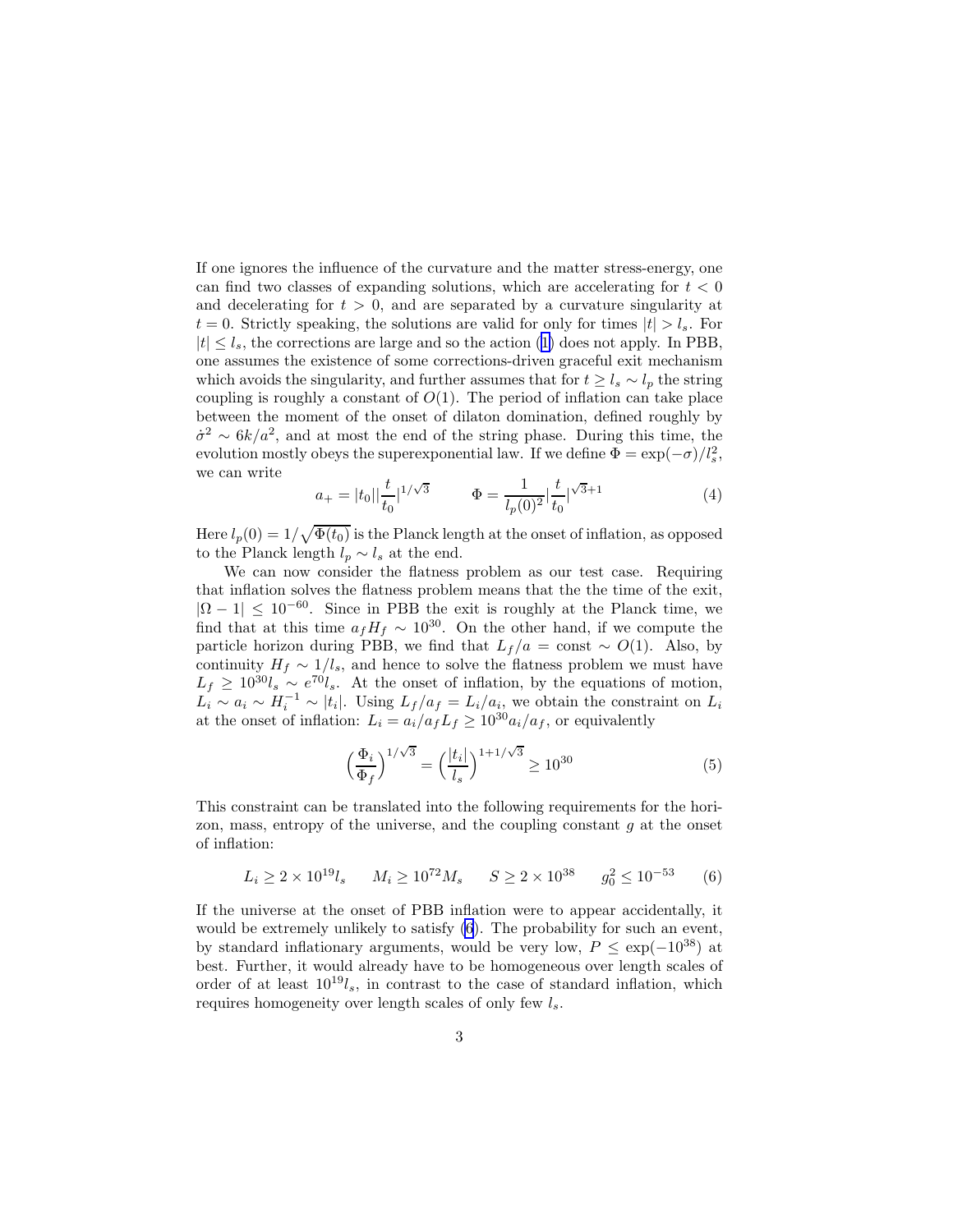From inspecting the equations of motion [\(3](#page-1-0)), it is easy to see that the quantity  $B = -\dot{\Phi}a^3$  is an integral of motion during th PBB phase. Translated in terms of this independent parameter, the inflationary constraint reads

$$
B \ge 4 \times 10^{38} g_0^{-2} \ge 4 \times 10^{91} \tag{7}
$$

Thus we see that if PBB is to successfully solve cosmological problems, it must explain the origin of these numbers. Merely saying that these numbers are required for inflation only amounts to restating the cosmological problems in a different fashion, and no more.

We note that since this talk has been given two more works have appeared, attempting to explain some of the large numbers we have discussed here  $^{7,8}$  $^{7,8}$  $^{7,8}$  $^{7,8}$  $^{7,8}$ . This newest version of the PBB scenario considers the collapse of classical dilaton waves, which form black holes. However the black holes so formed must be extremely massive,  $M \sim 10^{72} M_S$ , to fit our universe inside of them. We should also note that one might be tempted to argue that the application of the flatness problem to PBB might be misleading, since after all at the onset of dilaton domination, the dilaton kinetic energy and the curvature energy are of the same order of magnitude,  $\dot{\sigma}^2 \sim 6k/a^2$ . This might resemble the standard inflation, where at the onset of inflation  $E(\text{vacuum}) \sim k/a^2$ . However, in open PBB this condition is put in by hand, by requiring that the spacetime before inflation was precisely flat. In closed PBB, this condition comes about only after requiring that the universe was at least  $\sim 10^{8}l_s$  across at the original singularity, again an input. Thus the fact that the dilaton kinetic energy and the curvature energy were approximately the same at the onset of PBB does not explain the flatness problem.

One may wonder if these conditions could be produced by cosmological evolution preceding inflation. The picture of the evolution before the dilaton domination depends very strongly on the dominant source at that time. If the universe before PBB inflation had been dominated by a positive curvature term (i.e. had been closed) it would have had to start from another space time singularity before the stringy phase of PBB. At this, pre-stringy stringy time, it would have had to be homogeneous over length scales  $L \geq 10^8 l_s$ . This may seem better than Big Bang without inflation, but is still exponentially unlikely, with the probability  $P \sim \exp(-10^{24})$ . If the universe had been dominated by negative spatial curvature (i.e. had been open), it would have corresponded to the collapse of a homogeneous distribution of scalar kinetic energy for an infinite time, and of infinite size. This universe would have to be dominated by the homogeneous scalar fluctuation for nearly ever, in order to solve the cosmological problems. In particular, if one considers inhomogeneous quantum fluctuations of the scalar field, with wavelengths  $\lambda \sim |t|$  and amplitudes